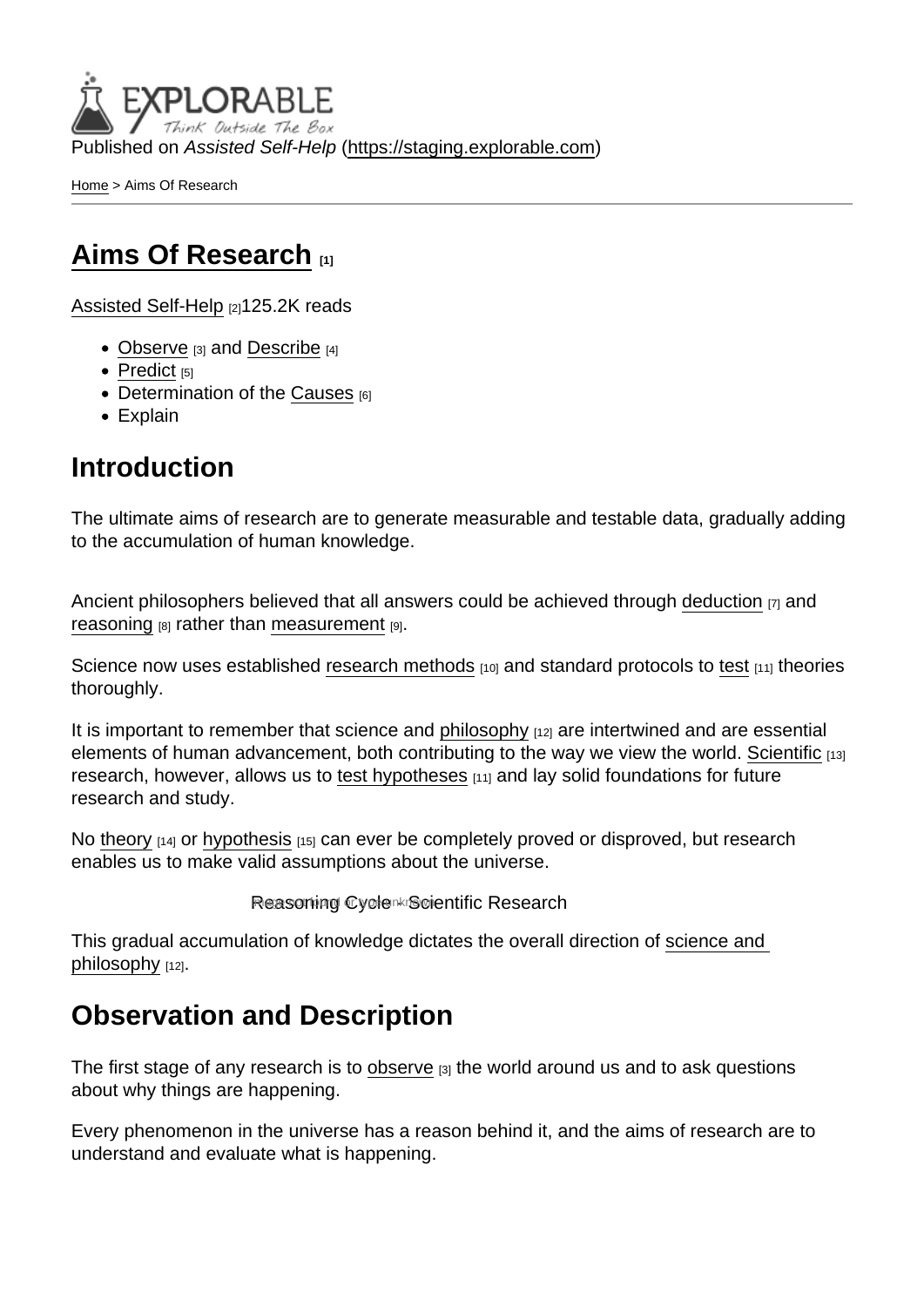However simple the phenomenon or however easy it appears to be to generate logical and intuitive answers, [scientific research](https://staging.explorable.com/what-is-research) <a>[16]</a> demands rigorous testing for a truth to be accepted.

Describing the overall behavior of the subject is the first stage of any research, whether it is a [case study](https://staging.explorable.com/case-study-research-design)  $[17]$  or a full-blown '[true experimental design'](https://staging.explorable.com/true-experimental-design)  $[18]$ .

Read more about [descriptive research here](https://staging.explorable.com/descriptive-research-design) [4].

#### **Predict**

This stage is where you must make a statement of intent and develop a strong [hypothesis](https://staging.explorable.com/hypothesis-testing) [11]. This must be [testable](https://staging.explorable.com/testability) [19], with aims of research being to prove or disprove this [statement](https://staging.explorable.com/research-paper-question) [20].

At this stage, you may express your personal opinion, favoring one side or the other. You must make a statement [predicting](https://staging.explorable.com/prediction-in-research)  $[5]$  what you expect the final answer to be.

You must, however, keep an open mind and understand that there is a chance that you may be wrong. Research is never about right or wrong but about arriving at an answer, which improves our knowledge of natural processes.

# Determination of the Causes

This is often the 'business end' for many areas of scientific research and is where one of the [predictions](https://staging.explorable.com/prediction-in-research) [5] is tested, usually by [manipulating](https://staging.explorable.com/independent-variable) [21] and [controlling](https://staging.explorable.com/controlled-variables) [22] variables. The idea is to generate numerical data that can determine the [cause](https://staging.explorable.com/cause-and-effect) [6] with one of the many statistical tests.

For example, a small-scale global warming study might study Antarctic ice cores to determine the historical levels of carbon dioxide throughout history. In this experiment, time would be the manipulated variable, showing how levels of the greenhouse gas have changed over time.

[Statistical](https://staging.explorable.com/statistics-tutorial) [23] procedures are then utilized to either prove or disprove the hypothesis and prediction.

Of course, very little [research](https://staging.explorable.com/what-is-research)  $_{[16]}$  gives such a black and white answer, but opens up new areas of potential study and allows scientists to focus on a specific direction.

# Explain

After determining the causes, the next layer of the research process is to try to find possible explanations of 'Why?' and 'How?' things are happening.

For most areas, this stage involves sifting through and reviewing earlier studies about similar phenomena. Most research is built upon the work of previous researchers, so there should be a wealth of [literature](https://staging.explorable.com/what-is-a-literature-review) [24] resources available.

If we look at a topical example, Global Warming is an area with which most of us are familiar and has been the subject of thousands of studies. Intuitively, most of us would state that humanity pumping carbon dioxide into the atmosphere is responsible for a worldwide rise in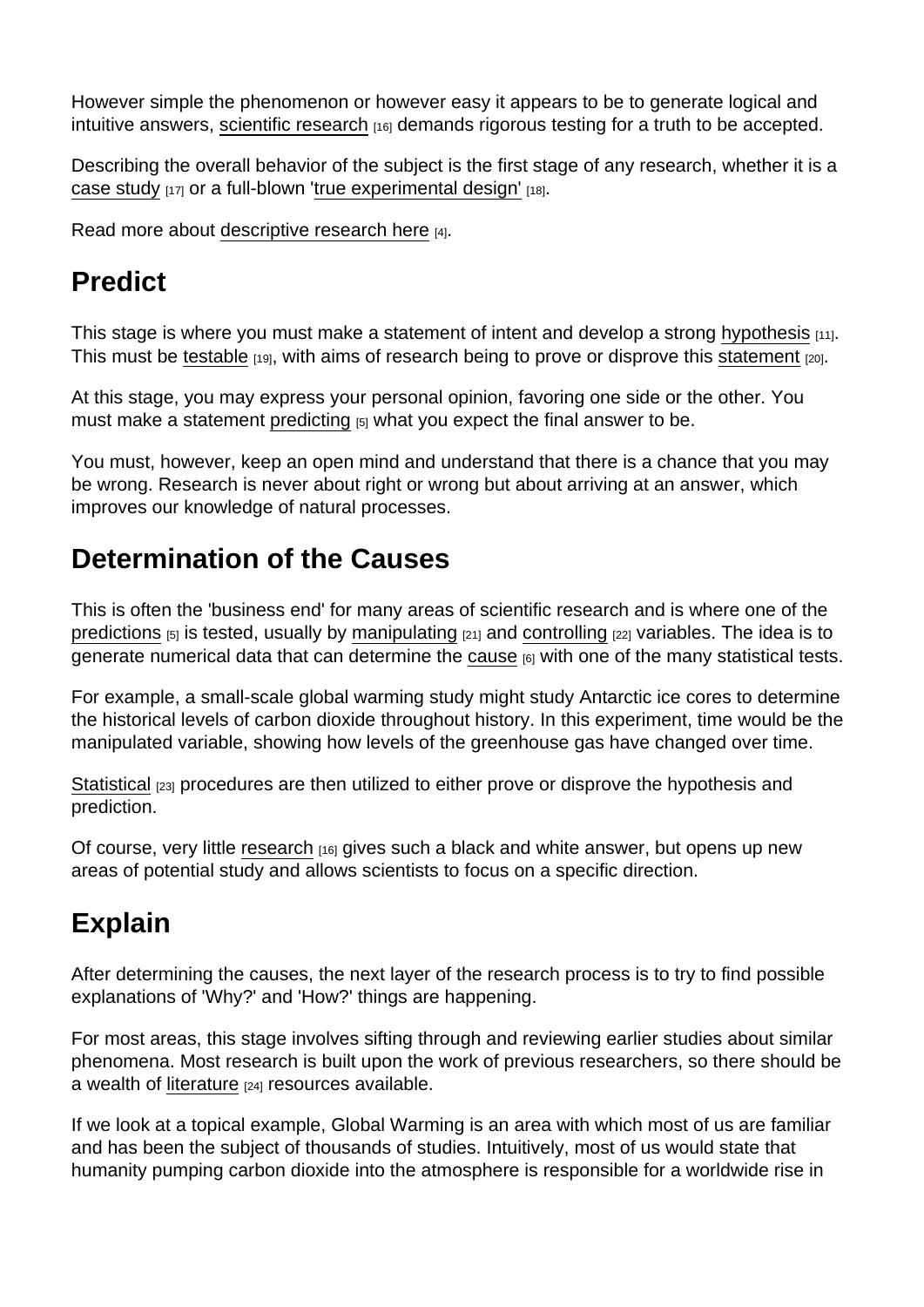temperatures.

The [aims of research](http://en.wikipedia.org/wiki/Scientific_method) [25] may be to establish 'What are the underlying causes and relationships between the different processes fueling this trend?' In most cases, it is necessary to review earlier research and try to separate the better quality sources from the inaccurate or poorly designed studies.

It is equally important to take into account any opposing points of view and accept that they may be equally valid. Explanation is about coming up with viable reasons and you must try to be as objective and [unbiased](https://staging.explorable.com/research-bias) [26] as possible.

For example, in the case of global warming, there is an opposing view that temperature rises are natural and that the effect of human society is making little difference.

At this stage, personal opinion must be put aside and both sides of the debate must be given equal credence.

# New Directions

Whatever the final answer, it can be used to promote a healthy debate and discussion about the [validity](https://staging.explorable.com/types-of-validity)  $[27]$  of the [results](https://staging.explorable.com/statistically-significant-results)  $[28]$ .

The aims of research can then be fine-tuned, or may serve to open up new areas of interest. Either way, the store of human knowledge has been enriched and increased.

# **Bibliography**

Bauer, H.H. (1994). Scientific Literacy and the Myth of the Scientific Method. Urbana, IL: University of Illinois Press

Kuhn, T. (1996). The Structure of Scientific Revolutions (3<sup>rd</sup> Ed.). Chicago, IL: University of Chicago Press

Popper, K. (2002). The Logic of Scientific Discovery (2<sup>nd</sup> Ed.). London, UK: Routledge

Source URL: https://staging.explorable.com/en/aims-of-research?gid=1583

Links

[1] https://staging.explorable.com/en/aims-of-research

[2] https://staging.explorable.com/en

- [3] https://staging.explorable.com/scientific-observation
- [4] https://staging.explorable.com/descriptive-research-design
- [5] https://staging.explorable.com/prediction-in-research
- [6] https://staging.explorable.com/cause-and-effect
- [7] https://staging.explorable.com/deductive-reasoning
- [8] https://staging.explorable.com/scientific-reasoning
- [9] https://staging.explorable.com/scientific-measurements
- [10] https://staging.explorable.com/research-methodology
- [11] https://staging.explorable.com/hypothesis-testing
- [12] https://staging.explorable.com/philosophy-of-science
- [13] https://staging.explorable.com/what-is-the-scientific-method
- [14] https://staging.explorable.com/truth-and-theory